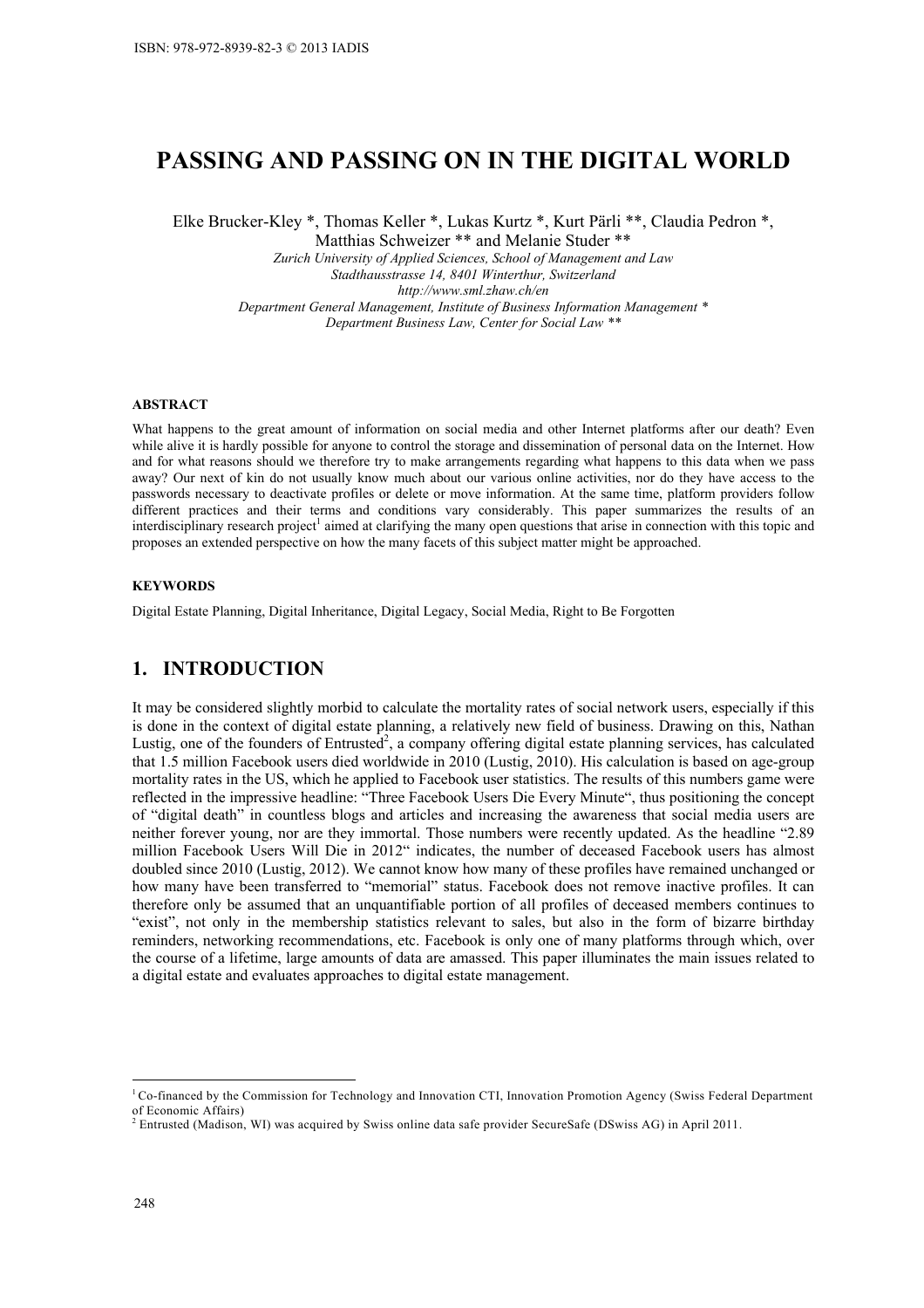## **2. THE DIGITAL ESTATE: ITS RELEVANCE AND PROBLEMATIC NATURE**

The main issue in dealing with a digital estate is not only its actual **content**. What is equally important are the **platforms** – increasingly Internet-based – where this content is stored and shared with others, the **accounts**, including personal profile data, to which it is linked, and, finally, the **traces** we leave behind, and which can be analyzed, as we move through the Internet. What are these digital assets and traces that are accumulated on the Internet over the course of a lifetime? Are they actual assets or do they have emotional value? Are they aspects of a "digital identity", "digital belongings" - or mere "garbage data"? It is difficult to describe the content of a typical digital estate or make statements about its scope or relevance. The range of possibilities extends from data storage in the Cloud, to social media profiles and all the way to avatars which store personal characteristics such as voice, appearance, or preferences. The contents may be everything or nothing, valuable or meaningless, intimate or confidential, under copyright or actually illegal. The individual behavior patterns of the various Internet generations and individual users are too distinctive; the Internet business models are too dynamic, permanently introducing new offers, and opening up new possibilities for accumulating, disseminating, and evaluating data. As opposed to physical documents, folders, address books, or photo albums, digital assets are, by definition, intangible. During a user's lifetime this is a normal feature of the increasing digitalization and virtualization of our daily lives. When a user dies, however, this immateriality presents problems which make it more complicated for the next of kin to deal with the digital estate of a deceased family member:

#### **Knowledge**

Increasingly, an individual's digital estate is not stored locally on the deceased's end devices but has been dispersed over various Internet platforms. The dependents usually have no knowledge of the decedent's Internet accounts or social media activities. An Internet reputation service can be useful but may not necessarily find all the traces, in particular if the deceased user has taken full advantage of the available privacy options. In addition, digital identity may not correspond with actual identity if the deceased adopted different online personas (avatars, nicknames, aliases, etc.). Whether these "digital identities" should continue to exist without the knowledge of that person's next of kin is not only a question of piety. It can have serious financial consequences, for instance when a contract with a commercial website hosting provider is automatically renewed, or when a Paypal account still has a balance.

### **Access**

Unless the deceased deposited access information for online accounts, his or her dependents will have no easy way of accessing this data and will therefore have to rely on the practices and the general terms and conditions of the platform providers. There are only a few Internet services which have explicitly stated guidelines for dealing with data and accounts in the event of a user's death (Chapter 4). Some Internet services will grant access to family members who submit a death certificate, regardless of the deceased account owner's privacy rights. Others have very strict rules which prohibit access by third parties even in the event of a user's death (e.g., Yahoo! Terms of service (Yahoo!, 2008) expressly state: *"No Right of Survivorship and Non-Transferability. You agree that your Yahoo! account is non-transferable and any rights to your Yahoo! ID or contents within your account terminate upon your death."*).

### **Ownership and Control**

The issues of access and ownership are closely linked. Sole usership of internet content is in most cases waived by the users themselves – be it by accepting the provider's general terms and conditions or by sharing data with other users. When the user dies, the heirs or other surviving dependents find it almost impossible to (re-)gain control over the digital estate, assert their claim to the deceased's data, or succeed in having them deleted (Avok, 2012).

#### **Data Worth Preserving and their Format**

Dying is closely linked to memory. How and with what would I like to be remembered? What might I leave behind that could tarnish people's memories of me? If important things like photos, family recipes, or correspondence only exist in digital form, it makes sense to preserve at least part of this "digital estate" for posterity and to make it accessible in the long term.

### **Erasability and "Digital Forgetting"**

Even while a user is still alive, it is almost impossible to wipe out all traces of his or her Internet use. Technological advances such as the indexing and analysis of Internet content, multisite postings, or exchange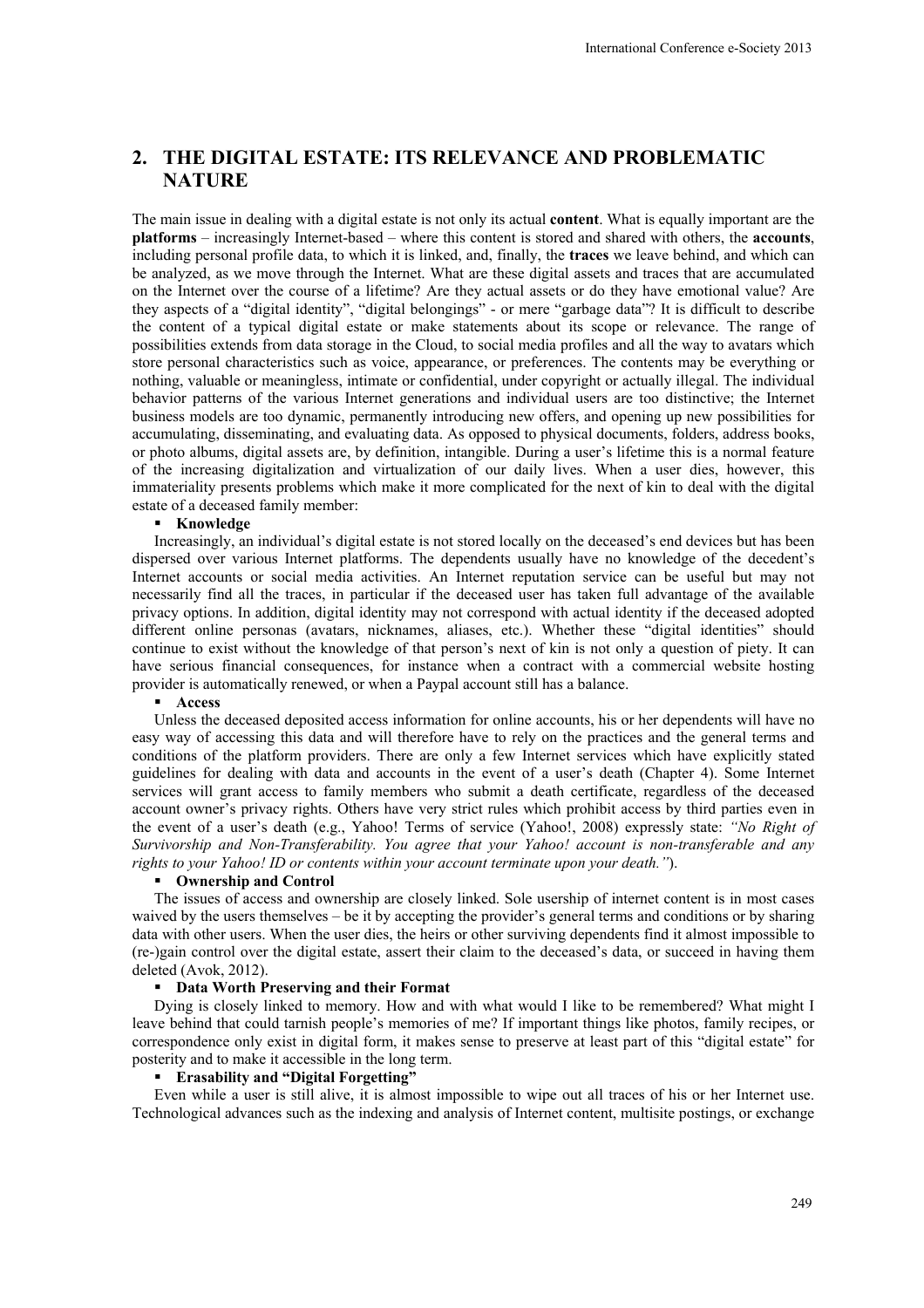formats make it easier for users to search for and share information. At the same time, they also make it harder to enforce the "Right to Be Forgotten" on the Internet. A picture or a profile can be deleted from a platform, but it will continue to exist in the cache of the Internet search engines and web archives, and erasing these widely spread traces takes effort and persistence.

## **3. SCENARIOS FOR THE DIGITAL ESTATE**

Do our online lives continue when we pass away? Not necessarily. What happens to Internet accounts, profiles, and data in general after a person's death largely depends on the actors concerned:

| 1. Myself -                     | Should I dispose of my digital estate?                                                                                                                                                                                                                                                                                                          |
|---------------------------------|-------------------------------------------------------------------------------------------------------------------------------------------------------------------------------------------------------------------------------------------------------------------------------------------------------------------------------------------------|
| Self-determined                 | • By what means (conventional will, digital estate planning service, sharing access data)?                                                                                                                                                                                                                                                      |
| user                            | • How should the accounts, profiles, and data be treated?                                                                                                                                                                                                                                                                                       |
| 2. Surviving                    | Do/Should my family and friends have access to my digital estate?                                                                                                                                                                                                                                                                               |
| dependents,                     | • Do they have enough Internet or social media know-how to carry out my wishes?                                                                                                                                                                                                                                                                 |
| friends                         | • Do my wishes match those of my next of kin or friends and are they enforceable?                                                                                                                                                                                                                                                               |
| 3. Platform                     | How do platform providers treat the accounts and data of deceased users?                                                                                                                                                                                                                                                                        |
| provider                        | • What terms of use/terms and conditions or other regulations apply?                                                                                                                                                                                                                                                                            |
| 4. Legislation,<br>jurisdiction | What legal provisions apply specifically to digital estate planning and the execution of a<br>deceased's will?<br>• Are the digital assets relevant in terms of succession law or copyright law, or are they covered<br>by an individual's personal rights)?<br>• Enforceability: What country has jurisdiction and what is the applicable law? |

Figure 1 provides an overview of the scenarios which can arise as a result of the fundamental decision for or against digital estate planning.



Figure 1. Scenarios for digital estate planning and execution of a will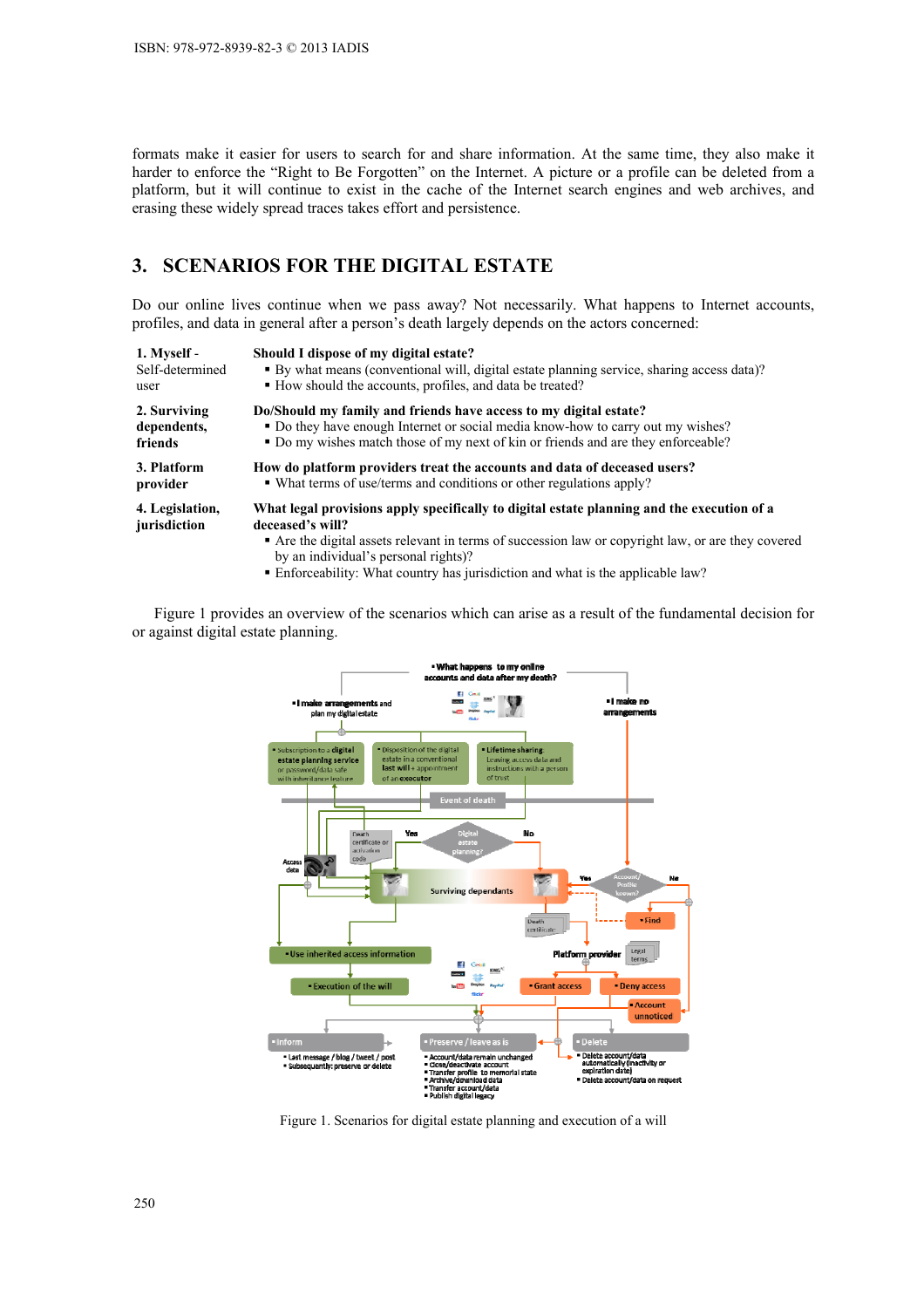The outcomes of the two scenarios clearly show:

- **Various ways already exists for Internet users to dispose of their digital estate in a selfdetermined and proactive manner** (Chapter 5).
- **Internet users who dispose of their digital estate create transparency and prevent access problems from arising for their dependents after they pass away.** Digital estate planning places the control and the power of disposition mainly in the hands of the dependents. They can use the access details that have been deposited to carry out the last will of their deceased relative.
- **If Internet users do not dispose of their digital estate while they are still alive, the platform providers will dictate what happens when they pass away.** The different practices of platform providers are discussed in the next chapter.

## **4. PRACTICES OF ONLINE PLATFORM PROVIDERS**

It is mainly the major international online platforms which have regulations relating to a user's death, usually communicated through the terms of use or the online help feature. Some national or regional providers have regulations which are available from customer services.

|                           | Options during<br>lifetime or with<br>inherited access data |                         |                                         | Options enabled by platform providers in case<br>of a deceased user |                       |                                         |                                                    |                              |                |                                                                                                                                                                                                                                                                                                                                                                                                                                                                                                                                                                                   |
|---------------------------|-------------------------------------------------------------|-------------------------|-----------------------------------------|---------------------------------------------------------------------|-----------------------|-----------------------------------------|----------------------------------------------------|------------------------------|----------------|-----------------------------------------------------------------------------------------------------------------------------------------------------------------------------------------------------------------------------------------------------------------------------------------------------------------------------------------------------------------------------------------------------------------------------------------------------------------------------------------------------------------------------------------------------------------------------------|
|                           |                                                             |                         |                                         | Dependents may reauest:                                             |                       |                                         |                                                    |                              |                |                                                                                                                                                                                                                                                                                                                                                                                                                                                                                                                                                                                   |
|                           | Close Account (profile and<br>data remain undeleted)        | Delete account and data | (synchronize, archive)<br>Download data | Provider deletes inactive<br>accounts automatically                 | Access to the account | Closure of the account                  | Removal of the account<br>delete profile and data) | data<br>of o<br>Copies       | Memorial state | Current practice to handle the case of a deceased<br>account holder                                                                                                                                                                                                                                                                                                                                                                                                                                                                                                               |
| Face-<br>book             | $^{+}$                                                      | $\ddot{}$               | $^{+}$                                  |                                                                     |                       |                                         | $^{+}$                                             |                              | $+$            | Option 1: Memorialize profile (Facebook, n.d.): Facebook transfers<br>profiles of deceased members to memorial status. A deceased<br>member can be reported by family or friends (+obituary). Once<br>memorialized, only confirmed friends can find, view and post on<br>the deceased persons profile. The profile no longer appears as a<br>suggestion. Option 2: Delete profile: Verified immediate family<br>members can request the removal of the profile (+birth and death)<br>certificate of the deceased, proof of identity and kinship)                                  |
| Xing                      | $\ddot{}$                                                   | $\ddot{}$               | $\ddot{}$                               |                                                                     |                       | $\overline{+}$<br>when<br>repor-<br>ted | $\boldsymbol{+}$<br>after <sub>3</sub><br>months   |                              |                | No published practice: Network contacts or dependents may<br>report a deceased member to the Xing customer service (no<br>death certificate or other proof required). Profiles of deceased<br>users are closed (i.e. turned inactive) and deleted after 3 months<br>to avoid deletions based on a false call or a mistaken identity.                                                                                                                                                                                                                                              |
| Gmail<br>(Google)         |                                                             | $\boldsymbol{+}$        | $^{+}$                                  |                                                                     |                       |                                         | cases                                              | in rare I in rare<br>cases   |                | Practice published in the Gmail help (Google Inc., 2012): Google<br>may provide access to the Gmail content (not the account) «in<br>rare cases» to an «authorized representative of the deceased<br>usen». Dependents have to start a two stage process. In stage 1<br>the authorized representative has to furnish a notarized death<br>certificate in English, proof of identity and a copy of an e-mail<br>conversation with the deceased to Google Support (Mountain<br>View, CA). Stage 2 may require an order from a U.S. court and/or<br>submitting additional materials. |
| <b>Flickr</b><br>(Yahoo!) |                                                             | $^{+}$                  | $^{+}$                                  | $(+)$<br>after 4<br>months                                          |                       |                                         | $\ddot{}$                                          |                              |                | Yahoo! Terms of service (Yahoo!, 2008 : « Accounts are non-<br>transferable and any rights to Yahoo! ID or contents terminate<br>upon the users death ». Free and expired Pro accounts may be<br>deleted after 4 months of inactivity based on the Yahoo! Terms of<br>Service. However Flickr states in their support forum that they<br>currently do not delete inactive accounts. Dependents can<br>request the removal of a Flickr account (+death certificate).                                                                                                               |
| <b>Twitter</b>            | $^{+}$                                                      | $^{+}$                  |                                         | $\overline{+}$<br>after 6<br>months                                 |                       | $\boldsymbol{+}$                        | $^{+}$                                             |                              |                | Practice published in the Twitter help center (Twitter, n.d.): An<br>authorized dependent or representative may request the<br>deactivation of the Twitter account (+death certificate, obituary,<br>various documents proofing identity and authorization).<br>Deactivated accounts are deleted after 30 days.                                                                                                                                                                                                                                                                   |
| PayPal                    | $\pmb{+}$                                                   |                         |                                         | $\ddot{}$<br>after <sub>3</sub><br>years                            |                       | $\,^+$                                  |                                                    | Funds<br>are<br>payed<br>out |                | No published practice: The dependent or executor may report<br>the death of a user to the PayPal customer service (+notarized<br>proofs of death and authorizaton). If approved, the account will<br>be closed. If there are funds in the PayPal account, a cheque will<br>be issued in the account holder's name.                                                                                                                                                                                                                                                                |

Figure 2. Practices of platform providers to handle the case of a deceased account holder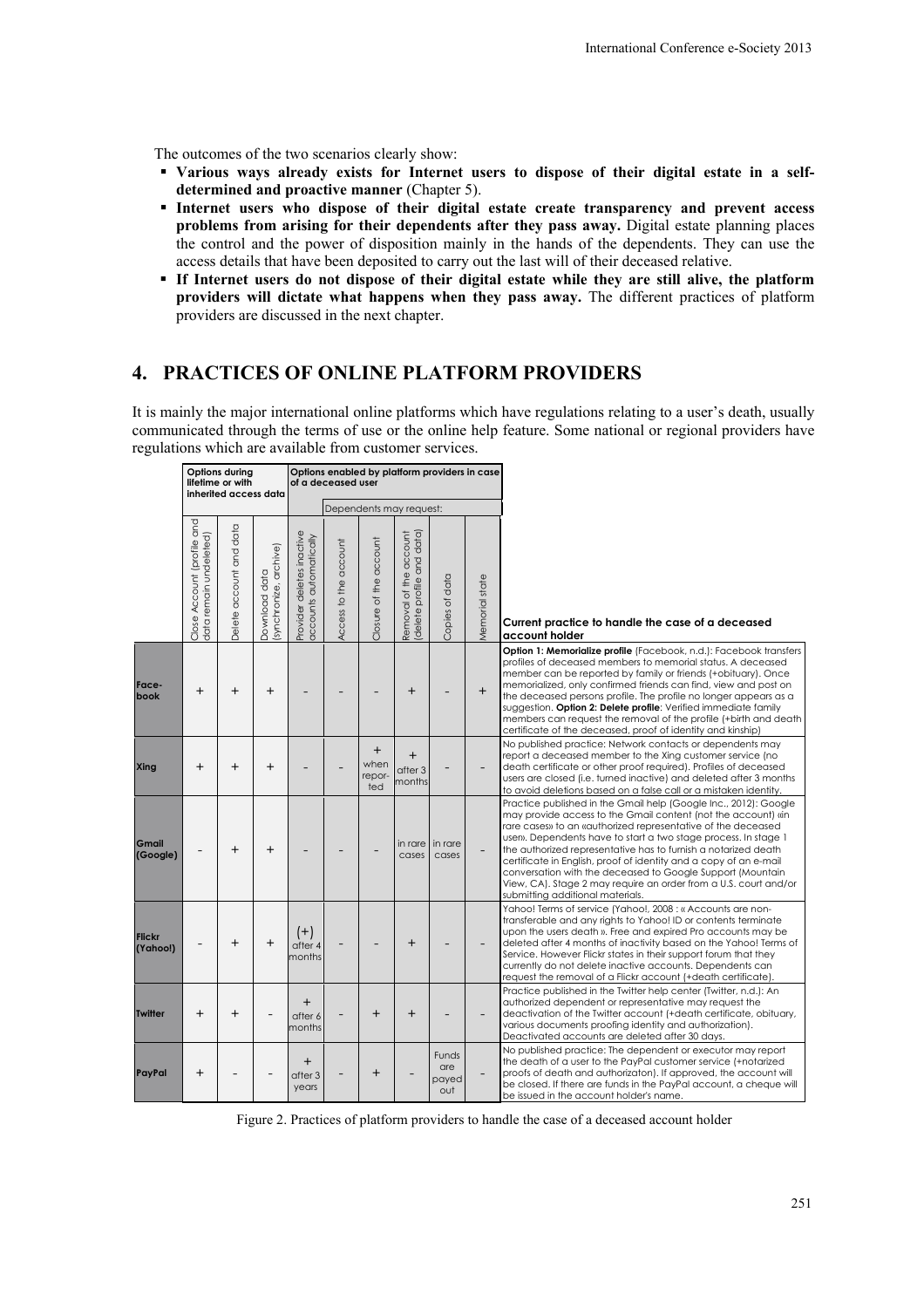The majority of online platform providers, however, do not seem to see any need for addressing the issue by publishing relevant regulations. Member mortality rates or the proportion of "dead" profiles are not analyzed, and only a few providers actually delete inactive accounts. One explanation for this is the declining cost of storage. At the same time, the general legal requirements do not really provide a stable basis for formulating uniform, legally enforceable provisions for the death of a user. Just how shaky the ground underneath the regulations of platform providers can be when there is a conflict, is illustrated by the case of Justin Ellsworth, a US soldier killed in action in Iraq. Ellsworth's parents went to court to successfully fight for access to their son's Yahoo! e-mail account after Yahoo! refused their request, citing their terms of service and the deceased's right to privacy (BBC Online, 2005).

Thus, platform providers need to deal with the conflicting requirements of data protection provisions, dependents, and the personal rights of the deceased users. It is obvious that in times when platform providers are watched closely and have to continually update their terms of use and their data use policies for living users, such problems are not a top priority. Figure 2 provides an overview of practices currently in use by major international and European Internet platform providers. These practices cover a wide spectrum of applications and clearly show how different such practices can be and what a high level of Internet competence and persistence they sometimes require on the part of the user.

## **5. EXISTING SOLUTIONS FOR DEALING WITH DIGITAL ESTATES**

There are already ways and means of dealing with the digital estate of a deceased Internet user (Table 1). Whether these measures are legally enforceable in cases of conflict (inheritance disputes, conflicts with platform providers, or conflicts of the law) and what obstacles must be overcome for the disposition of a legal estate to be legally binding, depends on the respective legal framework and is subject to legal analysis of the applicable law and jurisdiction.

| <b>Digital Estate Planning</b><br><b>Options</b>                                           | <b>Purpose and Benefits</b>                                                                                                                                                                                                                                                                                                                                                                                                                                                                                                                                                                 | <b>Drawbacks</b>                                                                                                                                                                                                                                                                                                                                                                                                                                                                                                                 |
|--------------------------------------------------------------------------------------------|---------------------------------------------------------------------------------------------------------------------------------------------------------------------------------------------------------------------------------------------------------------------------------------------------------------------------------------------------------------------------------------------------------------------------------------------------------------------------------------------------------------------------------------------------------------------------------------------|----------------------------------------------------------------------------------------------------------------------------------------------------------------------------------------------------------------------------------------------------------------------------------------------------------------------------------------------------------------------------------------------------------------------------------------------------------------------------------------------------------------------------------|
| <b>Digital estate planning</b><br>services<br>(e.g. SecureSafe,<br>LegacyLocker)           | <b>O</b> Transparency and access: Enables user to<br>store information on existing Internet<br>accounts including access data and<br>instructions in the event of his/her death.<br>O Governance by depositing access data,<br>i.e. less need to depend on platform<br>provider.<br>$\Omega$ Privacy : If the digital estate planning<br>service acts as executor of the user's will,<br>data may be deleted without being passed<br>on to dependents.<br>$\Omega$ Expertise of the service in the areas of<br>estate planning, execution of wills, and<br>practices of platform providers. | <b>U</b> The digital estate planning service may no<br>longer exist at the time of user's death.<br><b>U</b> Accumulation of access data may<br>constitute a security risk<br><b>U</b> A person appointed as the executor of the<br>user's will needs to be instructed.<br><b>U</b> Access information may become outdated<br>or obsolete.<br><b>O</b> The dispositions and instructions<br>regarding beneficiaries may not meet the<br>formal requirements of a legal will (e.g.,<br>holographic will or public certification). |
| Disposing of the digital<br>estate in a conventional<br>will and appointing an<br>executor | $\Omega$ Increases the probability of the will being<br>executed.<br><b>O</b> Formal requirements are met.<br><b>O</b> Recommended, in particular in the case<br>of content which is protected by<br>copyright and thus of some relevance in<br>terms of succession law.<br><b>O</b> May increase the enforceability of<br>instructions                                                                                                                                                                                                                                                     | <b>U</b> Data covered by personal rights, which<br>end with a person's death, may be of no<br>relevance in terms of succession law<br><b>O</b> Deposited access data can become<br>outdated or obsolete.<br><b>O</b> Media-friendly wills in electronic format<br>are generally not yet legally recognized.                                                                                                                                                                                                                      |

Table 1**.** Options for digital estate planning and the execution of a will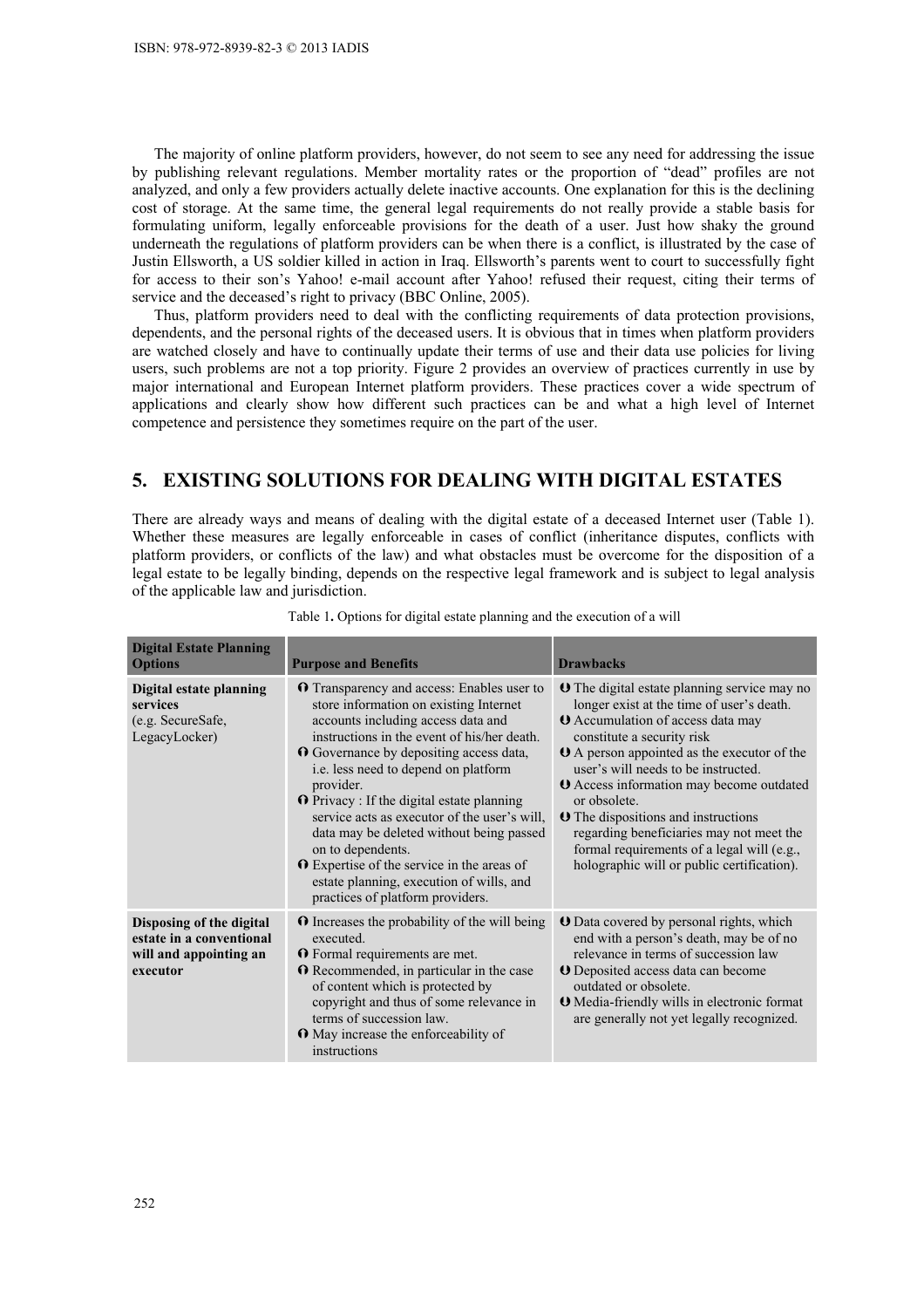| <b>Digital Estate Planning</b><br><b>Options</b>                                   | <b>Purpose and Benefits</b>                                                                                                                                                                                         | <b>Drawbacks</b>                                                                                                                                                                                                                                                                                      |
|------------------------------------------------------------------------------------|---------------------------------------------------------------------------------------------------------------------------------------------------------------------------------------------------------------------|-------------------------------------------------------------------------------------------------------------------------------------------------------------------------------------------------------------------------------------------------------------------------------------------------------|
| Leaving access data and<br>instructions with a<br>person of trust                  | $\Omega$ Simple<br><b>O</b> Relevant for users making provisions in<br>situations involving a severe illness or the<br>anticipated loss of mental capacity.                                                         | <b>O</b> Beneficiaries have access to the user's<br>data while he/she is still alive.<br><b>Q</b> Access data can become outdated or<br>obsolete.                                                                                                                                                     |
| <b>Password safes</b><br>(local software, browser,<br>USB or on the Internet)      | $\Omega$ Access data remain up to date if the user<br>is consistent in maintaining them in a<br>password safe while he/she is alive.                                                                                | <b>U</b> Does not address the problem of<br>succession. Dependents must be given<br>access to password safe/master password.<br><b>U</b> Accumulation of access data may<br>constitute a security risk<br><b>O</b> Documents or instructions can usually not<br>be left in an ordinary password safe. |
| <b>Digital legacy services</b><br>(e.g., 1000 memories,<br>VirtualEternity)        | O Helps to preserve important memorabilia<br>(e.g. photos, music, texts) by allowing the<br>user to specifically select them while<br>he/she is still alive and thus make them<br>accessible to his/her dependents. | <b>O</b> Only relevant for a small portion of a<br>user's digital estate. Does not address the<br>problem of succession of/access to the<br>major portion of the digital estate.                                                                                                                      |
| Farewell message/e-<br>mail/tweet services                                         | <b>O</b> Allows the user to leave a farewell<br>message which is mailed out after his/her<br>death.                                                                                                                 | <b>O</b> Does not address the problem of<br>succession/access.                                                                                                                                                                                                                                        |
| Archives/downloading<br>Internet data<br>(e.g., SocialSafe,<br>dataliberation.org) | O Local backup or synchronization of<br>Internet data (profiles, e-mails, contacts)<br><b>O</b> May allow dependents to access the data<br>through the user's end device                                            | <b>U</b> Data quickly become outdated or obsolete<br>if they are not synchronized periodically.<br><b>O</b> Does not address the problem of access to<br>or removal of Internet accounts                                                                                                              |

## **5.1 Digital Estate Planning Services**

A digital estate planning service ensures that a digital estate is transparent and accessible. By storing the following information deposited by the user while still alive, it supports the user's digital estate planning concept:

- 1. Access details (username and, usually, a password) for Internet accounts (Facebook, Gmail, etc.) as well as other password-protected online data;
- 2. Instructions or wishes indicating what is to happen to a specific account/profile/set of data in the event of the user's death;
- 3. Names of persons of trust who will notify the service of the user's death, be sent the access details, and carry out the wishes deposited by the user.

These basic sets of functions are shared by most existing digital estate planning services. However, there are variations in how they are implemented by the providers. These fall into one of the following categories:

### **a. Type of data or information deposited:**

Usually, the name and the URL as well as the user name and password of an account are encrypted and deposited. Certain services only allow users to deposit the user name or the e-mail address linked to the account in question. If a complete set of login data can be deposited, access for the beneficiaries in the event of a user's death is a straightforward matter, provided passwords are continuously kept up to date. However, the service's safeguards must be examined critically, since the storage of all passwords in one place presents a serious security risk.

In addition to the depositing of access details, some services (such as Swiss provider SecureSafe) also enable users to deposit data files. The focus is on providing a service for everyday use as a secure online storage facility for the safe exchange of critical documents, e.g., with banks and the authorities. A user can also nominate beneficiaries who will receive files and passwords in the event of an emergency or death. In this specific business model, data inheritance is not the value proposition of the service but an added benefit.

#### **b. Responsibility for the execution of the will**

In the case of Dutch provider Ziggur.me, the "keep private" function enables customers to keep the existence of certain accounts from dependents in order to protect their privacy. If a customer wants to ensure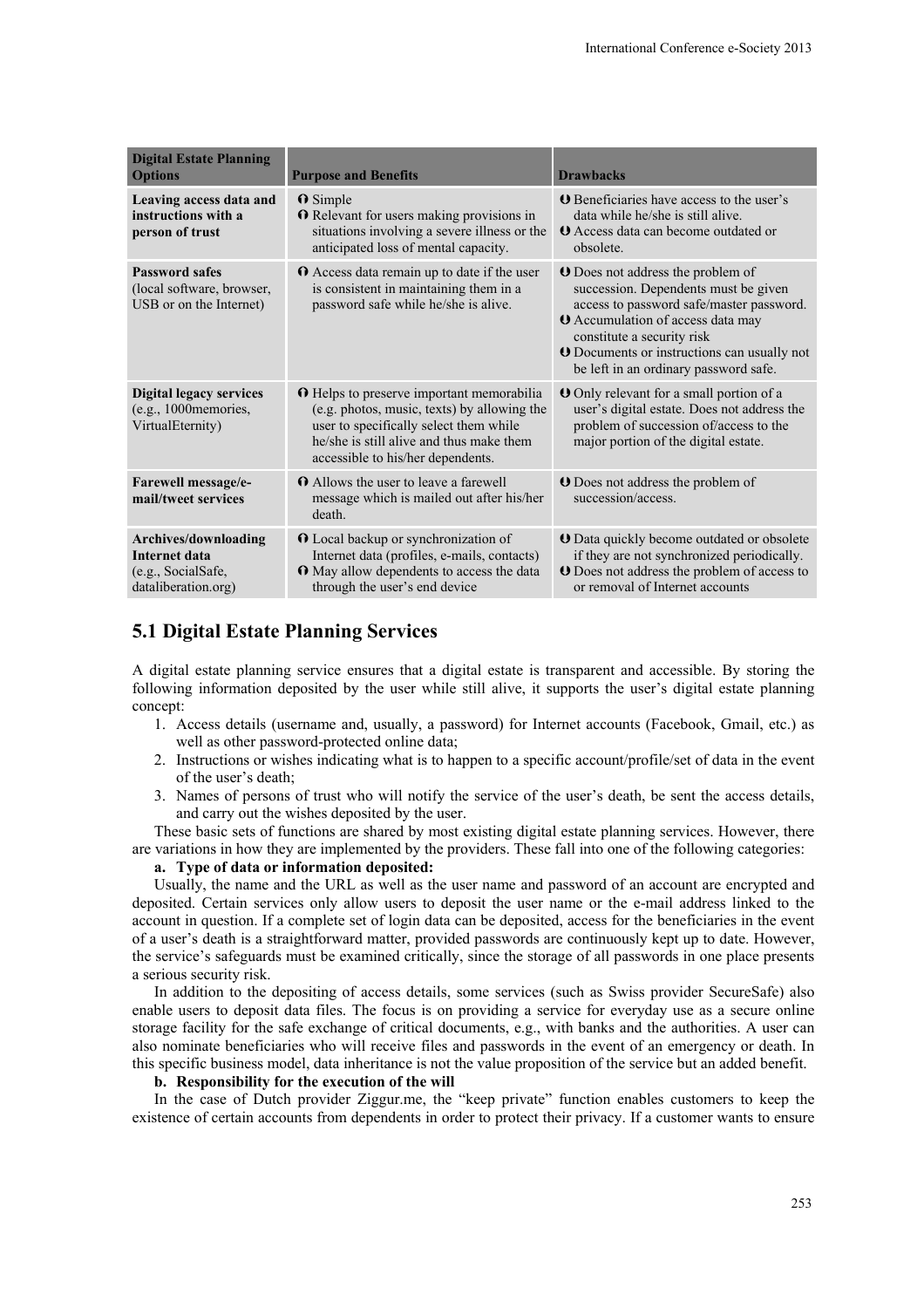that such an account is deleted, the provider acts as the "digital executor" of his or her will. Providers like Legacy Locker or SecureSafe expressly state that they do not act as executors; the safety mechanisms on which their services are based prevent any access to the deposited access data. In such a case, the executors are the persons of trust whose names have been deposited and who must be advised of their role while the user is still alive. Beneficiaries do not have to be next of kin or friends. Other people entrusted with an estate, such as an attorney, can also be nominated and instructed to handle the digital execution of a will.

## **c. Procedure following a user's death**

In the event of a user's death, the estate service has to be informed, following which it will grant the nominated beneficiaries access to the deposited access details and instructions to execute the will of the deceased. The currently available services use one of three forms of initiating the digital inheritance:

- 1. The person of trust reports the death to the digital estate planning service, e.g. by **submitting a death certificate** or another official document. Some digital estate planning services, e.g., Legacy Locker, require two persons of trust to confirm the user's death independently.
- 2. The digital estate planning estate service has an **arrangement with an authority or a public registry**, which registers the existence of a digital estate plan and will notify the service when a customer dies. Swedish provider My Web Will, which is no longer active, had such a cooperation agreement with the Swedish citizens register.
- 3. A trusted person receives an **activation code** from the customer of the service (e.g., SecureSafe), as well as instructions on how to proceed in the event of his or her death. When the user dies, that person will log on to the service's website, enter the code and thus set the wheels in motion.

**Usability** and **security** are key criteria for a digital estate planning service. The basic requirement, however, of such a service should be that it will still exist at the time of the customer's death. If I entrust my digital estate planning to a startup company which folds after only a few years, my data will be destroyed or transferred to another company, at best. A service may also suddenly go offline and be no longer reachable. In such a case, the whereabouts of the data are uncertain, and the monthly, annual, or even lifelong fees will have been for nothing. The sustainability of the business model and the size of the company may be indicators of a service's **reliability and chances of survival**.

"The Digital Beyond" portal provides a list, not intended to be exhaustive, of digital estate planning services, last e-mail services, and online memorial sites, that operate internationally in this relatively new business segment (The Digital Beyond, 2012). The 16 listed services which offer digital estate planning were mostly set up between 2008 and 2010. In 2011, only two new providers were added. Three of the providers listed have already discontinued their service, were acquired by another company, or are offline pending rerelease. It appears that the first wave of startups is over and a certain disenchantment and consolidation has set in. If a digital estate planning service is not part of a larger range of services, which **adds value while the users are still alive**, or if there is no backing from an investor or a parent company, survival, especially in Europe and in domestic markets, seems to still be difficult.

# **6. CONCLUSION: AN INTEGRATED PERSPECTIVE ON DIGITAL ESTATE PLANNING AND PROTECTION**

The analyses of the existing options and legal requirements show that digital estate planning and will execution alone do not constitute a satisfactory solution. A more comprehensive perspective is required which needs to incorporate all aspects of a digital estate and provides effective solutions that are sustainable in the long term (Figure 3).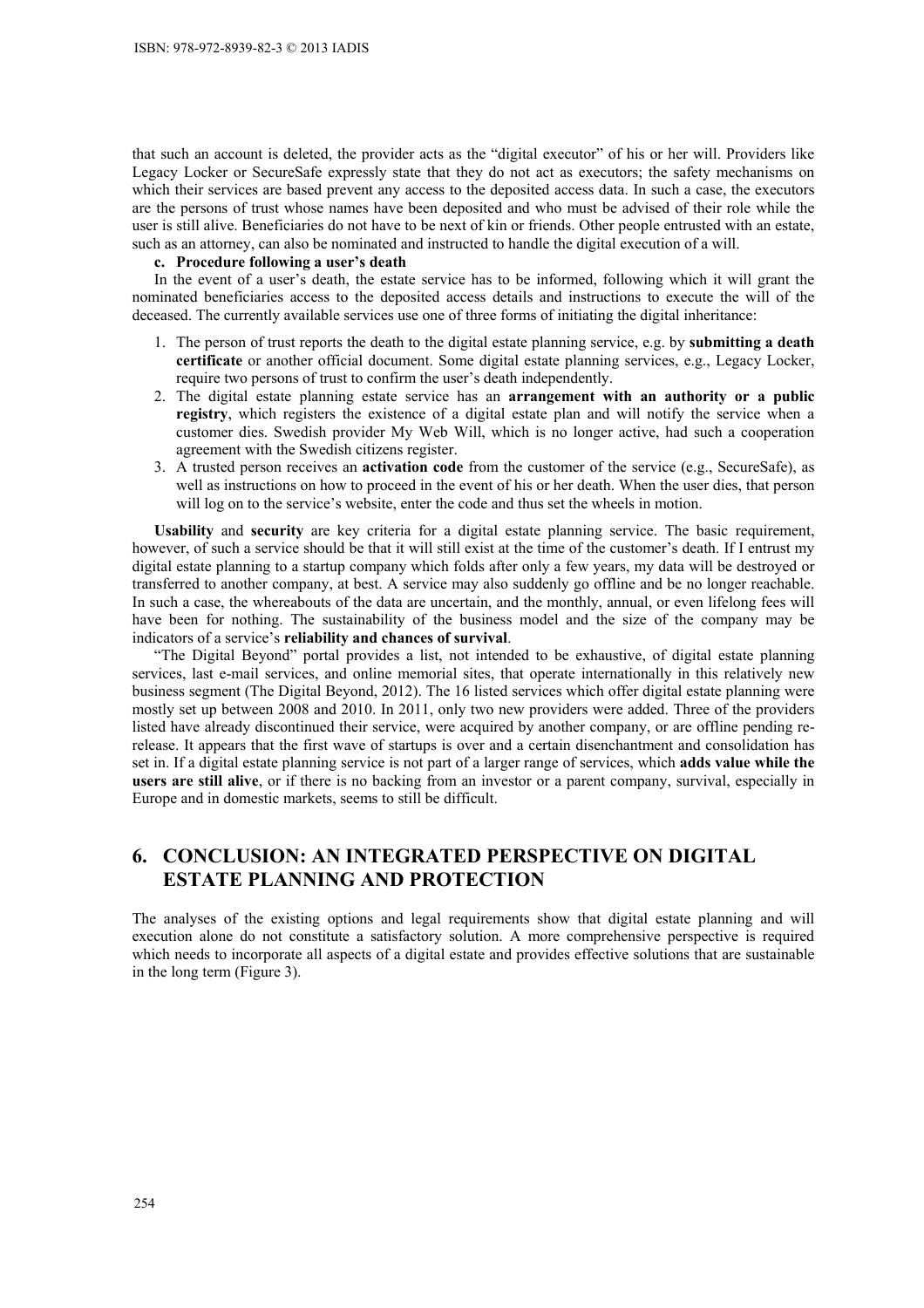

Figure 3. Extended solution space for the digital estate

#### **Personal data governance**

Loss of control over personal data already begins while we are still alive. Effective, practical solutions must therefore be implemented in the course of our "digital daily lives" to help us organize and control our personal data. Self-determined users make use of practical measures (such as browser settings based on P3P) to protect personal data and to avoid leaving a data trail on the Internet.

### **Digital legacy**

In view of the mountains of data that are accumulated in the course of a lifetime, there is an increasing need for bookmarking important content or for keeping it in a special place. In addition to Internet safes for important documents and passwords, there are specialized digital legacy services that help document key events in a person's life (e.g., 1000memories, VirtualEternity). Other solutions include download or synchronization options offered by platforms or specialized providers (e.g., SocialSafe). These enable users to backup Internet data or social media profiles.

### **The "Right to Be Forgotten"**

The need to select, secure, and preserve data as "digital memories" beyond death may conflict with the demand for the "Right to Be Forgotten on the Internet". Practical solutions to implement the "Right to Be Forgotten" in our daily Internet usage, such as expiration dates for Internet data (Mayer-Schönberger, 2011) or digital erasers like X-pire are still far from being commonly known or used. The lifespan and the protection of Internet data are not primarily technological issues. Technologies can however be a useful means of improving the enforceability of the "Right to Be Forgotten" on the Internet, provided they are practical in their implementation. This corresponds to the principle of "privacy by design" (Cavoukian,, 2009), which is also postulated in the strategy paper "A Digital Agenda for Europe" (European Commission, 2010). It calls for the right to personal data protection and privacy to be embedded in the whole lifecycle of information technologies and information, from their creation to their elimination. Such a concept not only requires commitment and initiative on the part of Internet users and technology providers but also the examination and, if necessary, revision of legal provisions.

#### **Responsibilities of platform providers**

Even if the self-determination and individual responsibility of Internet users is at the heart of any workable solution, platform providers must still be held accountable to some degree. Guidelines on how to proceed in the event of the death of a subscriber must be put in place and communicated to users. At this stage, there is little motivation for platform providers to address this issue. Moreover, the existing legal framework does not really provide a sound foundation for uniform, binding regulations.

### **Raising awareness and offering support**

Since digital estate planning is still in its infancy and the relevant regulations put in place by platform providers are diverse and often insufficient, there is a great need for advisory services, to provide information